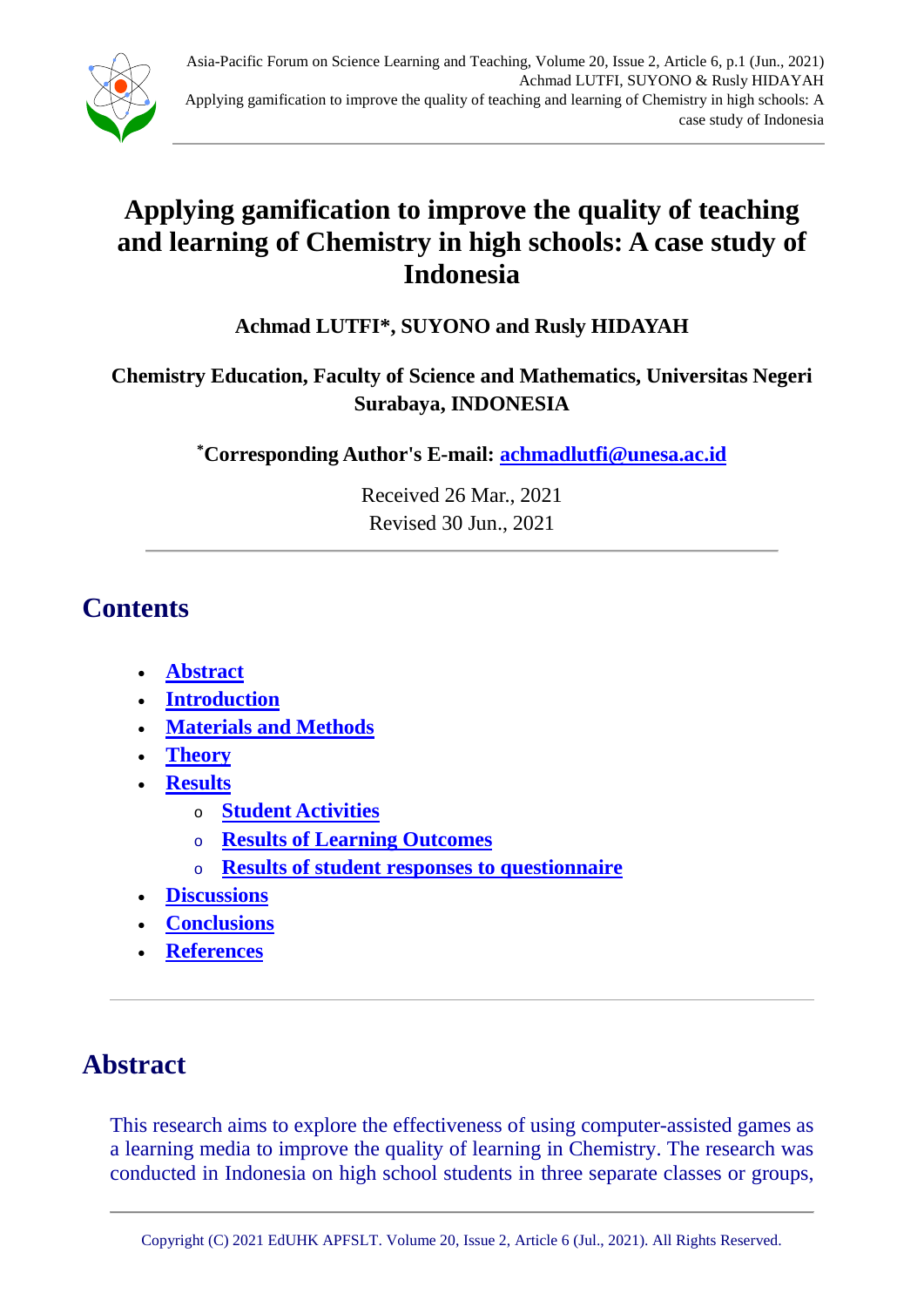

in three separate schools that were randomly selected. There were three stages of data collection – the pretest at the start of learning, continuous observations during the learning, and the post-test after the learning has completed. The responses obtained were analysed and compared between the control group and experimental groups that use gamification as the learning media. The results of the pre-test and post-test showed that learning activities and learning outcomes in the experimental groups have reached classical completeness. The contribution of this research provided evidence that gamification is an effective medium of instruction for teaching and learning of Chemistry.

**Keywords:** e-learning, remote learning, learning media, youth, children, homeschool

## **Introduction**

It is widely-accepted that the use of media not only helps the process of teaching and learning but also adds value to the learning activities (Alsawaier, 2018). With the advancement of technology and the pace of technology development, today computer-assisted learning can be easily applied to improve the quality of teaching and learning. Using the computer as a learning media it allows the delivery of the Chemistry lessons with computer-assisted games that improves interactivity associated with color, music, sound, and graphics. Computers can help students and teachers to visualise abstract ideas and principles, in the form of images or animations that allows enhanced learning to achieve deeper understanding. In the recent years, new computer languages have emerged to provide efficient coding and programming that in turn have supported the development of computer games for the purpose of teaching and learning. Chemistry lessons are no longer regarded as a staid and dry subject with the advent of gamification.

Compared with the traditional approach of teaching Chemistry, computer-assisted games are excellent for active learning in the classroom since it can engage and entertain students simultaneously. The integration of computer games with attractive mix of colours, sound and music has enriched the teaching of Chemistry, by making it more interesting and practical to students (Sousa Lima et al., 2019). Many previous studies have revealed that gamification enhances student motivation and learning outcomes significantly and have positive effects on problem-solving, achievement, interest, and engagement in task learning. An increased level of student motivation or improved student performance can be a result of the combination between learning activities and game applications (Sousa Lima et al., 2019). There is a significant difference between student learning of organic nomenclature supplemented with the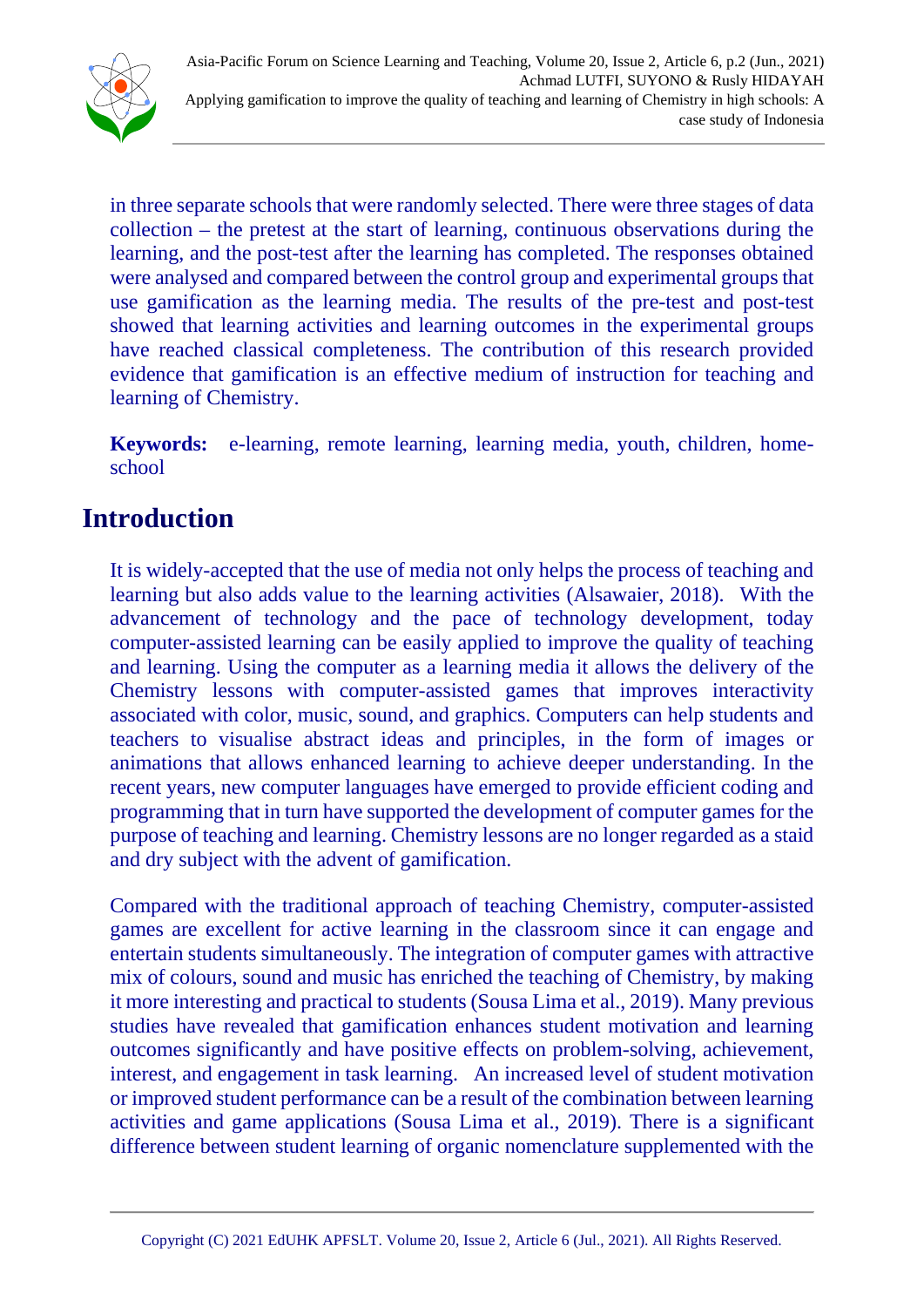

application as a complementary educational tool (EG) and traditional student learning with lectures, textbooks, whiteboards, and slideshow presentations (CG).

Gamification is one type of learning media. The game has several advantages, namely, it can be challenging, fun, and very close to students (Sanchez et al., 2020). Anecdotal evidence suggest that there are 65% of junior high school students in Indonesia loiter in computer game centres immediately after school hours. This shows that students like playing computer games or they enjoy the camaraderie among gamers, and that computer games can be used to attract students to learn and can be used as a learning medium. Gamification with an embedded rewards system may further increase student engagement.

## **Materials and Methods**

The research was conducted with 88 high school students in Surabaya, Indonesia. The Chemistry topic selected was Atoms and Molecules. Computer-assisted games were developed as the learning media and administered in three separate classes in three different schools. The three classes comprised of one Control Group with 28 students, and two Experimental Groups with 30 students each, to ensure test validity.

Three researchers were trained on observation methodology and send to the schools. They were deployed to conduct observations on students who were learning through gamification.

The determination of the control and the experimental groups was done randomly from the school population. The control group did not apply gamification in learning Chemistry (Atoms and Molecules), whereas the two experimental groups applied gamification to study the same topic. The teaching and learning session in each of the three classes was conducted for 90 minutes.

The research started with a pre-test for students in all the three classes that assessed the students' general ability with a set of questions, followed by 90 minutes of teaching and learning in all the three groups. Observations were made during the teaching and learning process on how students were using computer-assisted games to learn. After the learning of 90 minutes, the students were given a post-test consisting of the same questions as the pre-test.

The results of pre-test and post-test and observations were applied to assess the success of learning outcomes in the use of gamification. Learning activities are declared effective if: (a) student activities observed as "frequent," and that (b) learning outcomes have achieved classical completeness, experimental group learning outcomes have improved, (c) students give positive responses to class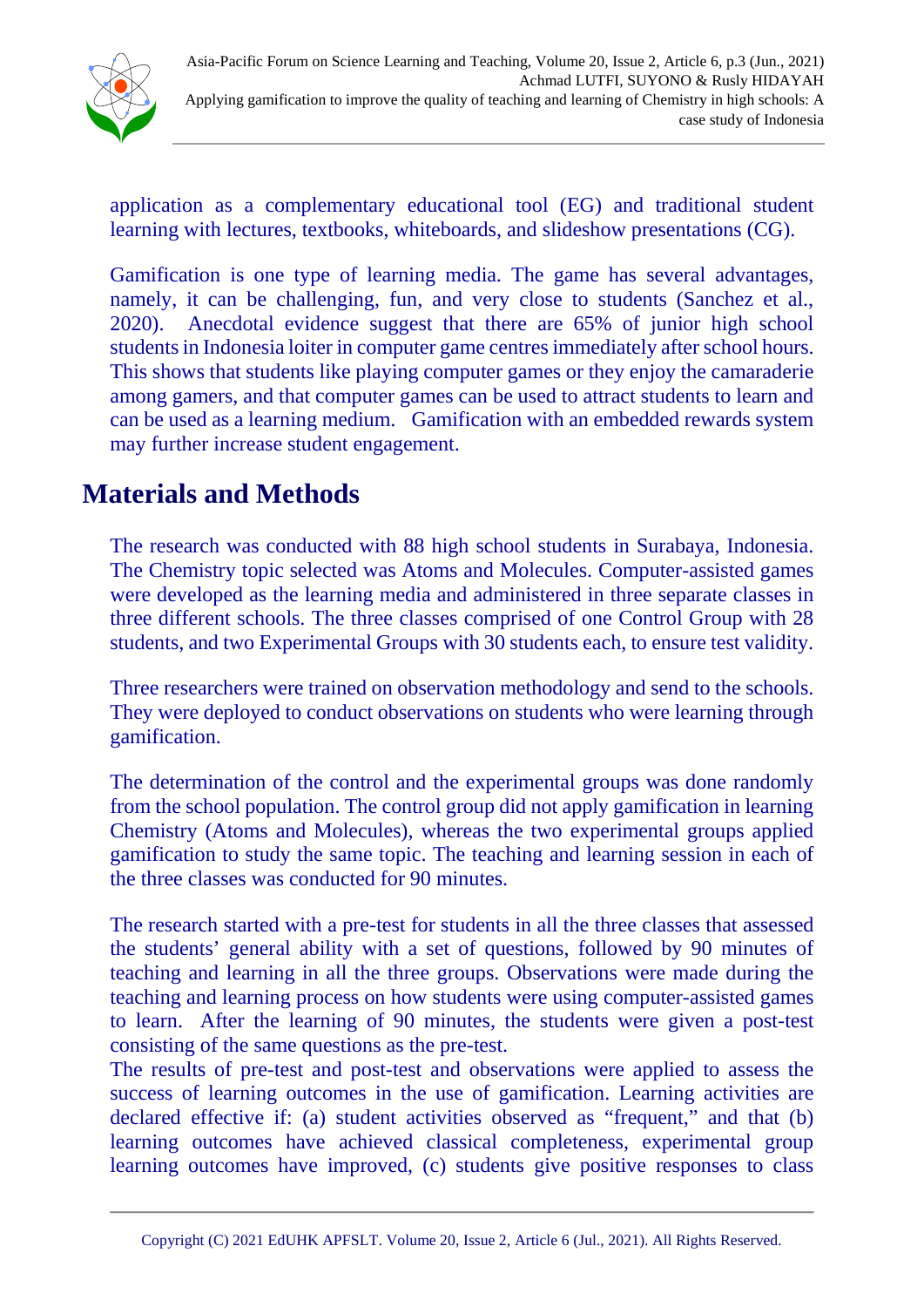

activities, and that (d) teachers provides positive responses to the use of gamification to teach Chemistry.

The design of the pretest-posttest control-group design study is presented below. Control O1 XC O2 Experiment O1 Xex O2  $Xc =$  control treatment  $Xex = *experimental* treatment$ 

## **Theory**

The application of gamification in education has developed rapidly, turning students to be active learners, and to reach specific objectives (López Carrillo et al., 2019). According to the study by Chung and Khe (2020), there are critical features in the learning environment through gamification that provides a high level of interaction and reaction, having a specific objective and proper procedure, thereby motivating and providing the right tools and conditions that are interesting. Education games should be effective and efficient learning strategies for teaching and learning (Petri et al., 2016). Through the game, students may demonstrate the ability to overcome problems and mastery of the knowledge and skills learned (Akkuzu & Uyulgan, 2016). The game can provide a diverse learning experience that can be relevant for a variety of classroom environment. The game is also an effective way to get students' attention to learn specific topics or skills (Smaldino et al., 2019).

Chemistry teachers could build gamification into their lesson plans because it provides a more effective student learning especially in the delivery of a technical subject, such as Chemistry. Besides the potential for pedagogical progress, gamification could be the new model for delivering a higher quality of teaching and learning. Student engagement is a plus factor of gamification. However, the level of success will depend on how gamification is used. Well-developed educational games, in addition to its potential for learning and entertainment, can promote interaction between peers (Bai, et al., 2020) and student groups.

Computer-assisted games can challenge teachers to improve their level of technology literacy thereby enhancing the ability to teach technology-enabled curriculum. Alsawaier (2018) stated that the use of computerized games for education can motivate students who grew up in the era of video games. Educational games that use digital technology and interactivity can create interesting learning, consequently affecting the learning outcomes. The fun and excitement created by games are motivating and provide a heighten potential for gamification as a learning media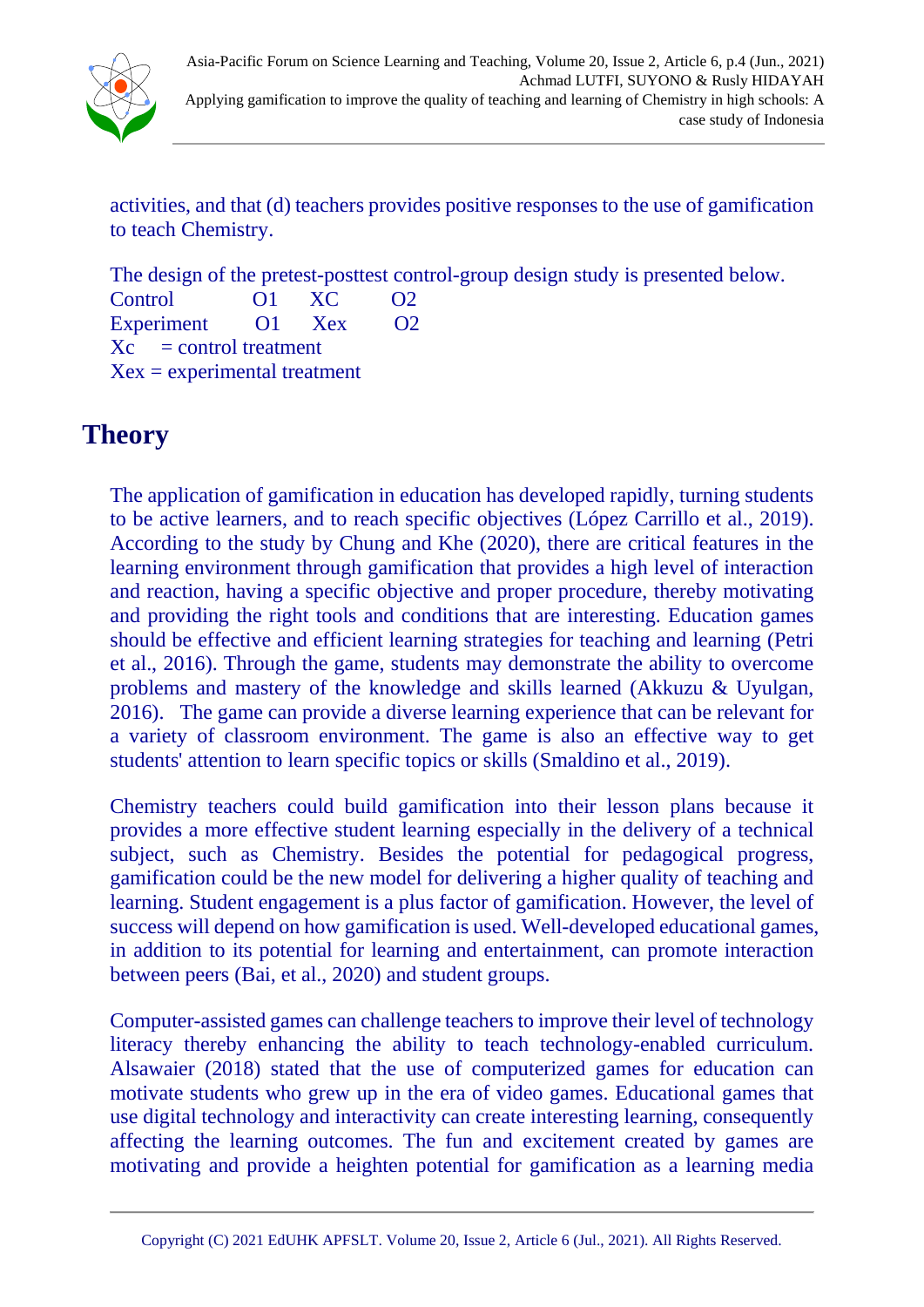

(Zainuddin et al., 2020). Gamification can be defined as the process of applying elements of game design to a non-game context, where the interaction between the game mechanisms and personal disposition result in a fun and enjoyable experience (Tobon, 2020). The reason is the psychological state caused by the game - immersion, flow, involvement – can increase motivation and learning performance. In the field of education, it has been stated that through gamification, students can be motivated to learn in new ways and enjoy tasks that were originally boring (Parra-González et al., 2020).

Previous research has found that the use of games as a learning medium supports the trial-and-error process that allows mistakes and having freedom to fail without fear when studying, giving feedback, facilitating learning based on individual, visualize teaching materials and encouraging competition (Mena and Parreno, 2017; Lutfi et.al., 2019).

The results of previous studies show that the game as a learning medium creates a stimulating and healthy learning environment for students. Activities that are fun and entertaining usually increase a higher level of interest, involvement, achievement, and understanding or mastery of the material. Games can also be interesting and entertaining at the same time (Gafni et al., 2018). According to Toda et al. (2017), games that meet the requirements as learning media can create an effective learning environment and results in improved learning outcomes.

### **Results**

### **Student Activities**

The results of observing student activities with a scale of frequency assessment of student activities are presented in Table I.

| <b>Observed Aspects</b>                            | <b>Control</b><br><b>Group</b> |                | <b>Experiment Group</b> |                | <b>Experiment Group</b> |                |
|----------------------------------------------------|--------------------------------|----------------|-------------------------|----------------|-------------------------|----------------|
|                                                    | P <sub>1</sub>                 | P <sub>2</sub> | <b>P</b> 1              | P <sub>2</sub> | P <sub>1</sub>          | P <sub>2</sub> |
| AQ - asking questions                              | $\overline{4}$                 | $\overline{4}$ | $\overline{4}$          | 4              | 3                       | 3              |
| GI- giving input on the problem<br>being presented | 3                              | 3              | 3                       | 3              | 3                       | 3              |
| FN - Find something new (different)                | $\overline{2}$                 | 2              | 3                       | $\overline{2}$ | 2                       | $\overline{2}$ |

#### **Table I.** Observation Results of Student Activities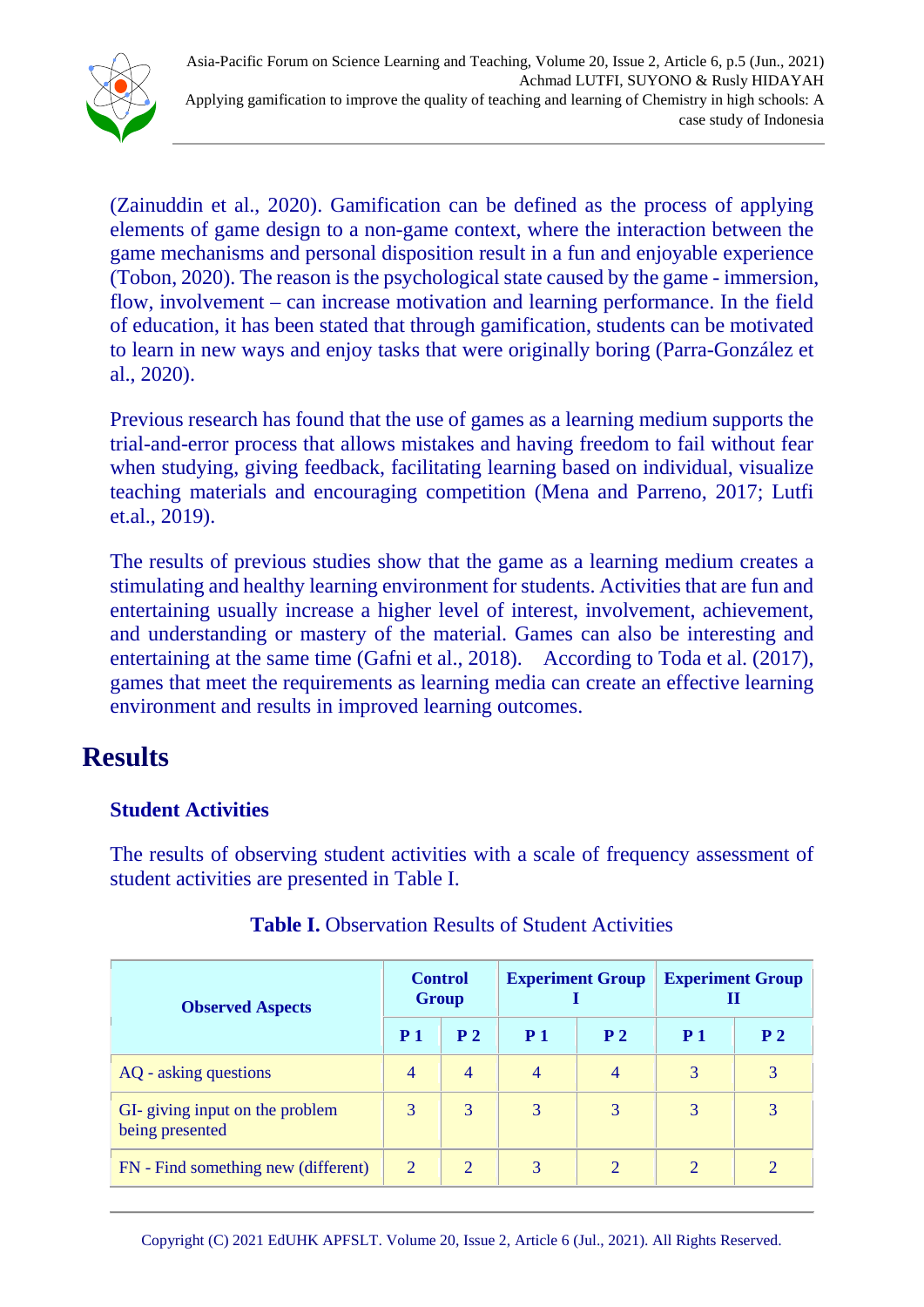

| TCT - Try challenging tasks                                                                                       | 2    | 3              | $\overline{2}$ | 3              | 3              | 3              |
|-------------------------------------------------------------------------------------------------------------------|------|----------------|----------------|----------------|----------------|----------------|
| EA - Explain answers found to other<br>friends                                                                    | 2    | $\overline{2}$ | $\overline{2}$ | $\overline{2}$ | 3              | 3              |
| WC - Willingness to come to the<br>front of the class                                                             | 2    | 2              | $\overline{2}$ | 2              | $\overline{2}$ | $\overline{2}$ |
| QRC - Questioning the results of the<br>teacher or student's work and<br>comparing them with their own<br>answers | 2    | 2              | $\overline{2}$ | $\overline{2}$ | 3              | 3              |
| Total                                                                                                             | 17   | 18             | 18             | 18             | 19             | 19             |
| Average                                                                                                           | 2.50 |                | 2.57           |                | 2.71           |                |

The result showed that the average activities was between 2.50 to 2.71. This is considered "frequent," which is higher than 0 to 2.40 and less than 3.0. In the three groups, the most significant activity was asking questions (AQ), giving input on the problem being presented (GI), and finding new / different knowledge (FN). This meant that during the learning process using gamification, the students were sufficiently motivated to engaged in activities frequently (in asking questions, giving opinions and exploring and finding new knowledge). There was a lack of willingness to present in front of the class which can occur because students were more active at their desks playing the computer-assisted game.

These results are aligned to the research by Tan and Hew (2016). In-class games encouraged students to achieve a higher level of engagement in the learning process as well as stimulated activities that support learning. Computer games developed as learning media adds to the potential for learning and entertainment, and encourages interaction between friends (Parra-González et al., 2020).

#### **Results of Learning Outcomes**

For the Control Group, the learning outcomes was tested for significance of the difference between the pre-test and post-test. The results obtained are presented in Table II.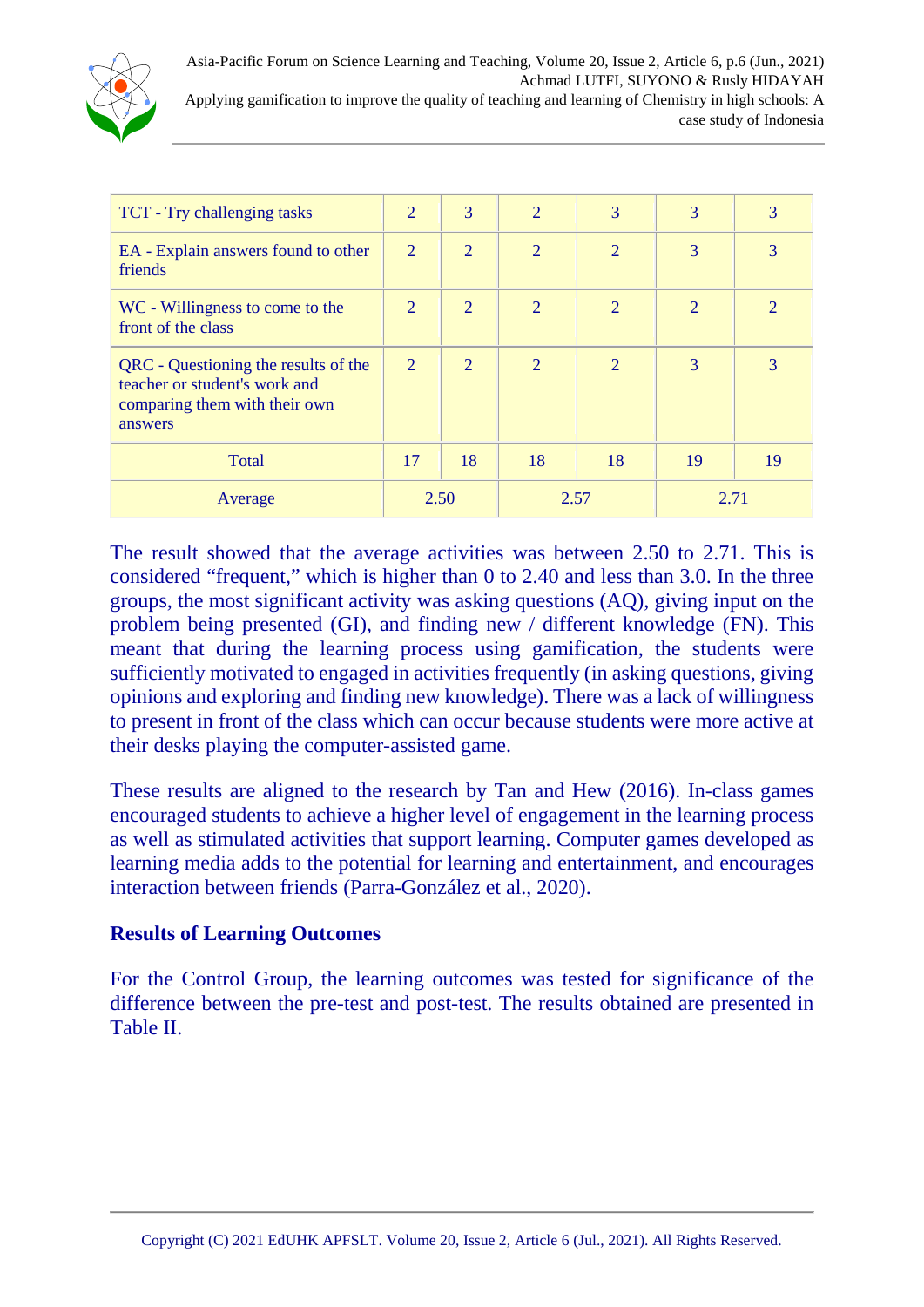

|                 | <b>Number</b>                | <b>Score (max. 100)</b>            |               |                |       |                      |               | <b>Value</b> |
|-----------------|------------------------------|------------------------------------|---------------|----------------|-------|----------------------|---------------|--------------|
| <b>Test</b>     | <b>of</b><br><b>Students</b> | $\frac{0}{0}$<br><b>Completion</b> | <b>Lowest</b> | <b>Highest</b> | sig   | <b>Average</b><br>Df | of t<br>count |              |
| Pretest         | 30                           | 3.33%                              | 3.33          | 80             | 0.250 | 27.86                | 29            | 12.65        |
| <b>Posttest</b> | 30                           | 20.0%                              | 56.67         | 90             | 0.108 | 71.51                |               |              |

### **Table II.** Learning Outcomes of Control Group Students

- 1. As regulated by the Ministry of Education Indonesia, the evidence of mastery of learning by students is where they have passed the test with a minimum of 75 marks upon 100. In the control group, only 20% of 30 students passed the test at 75%. This meant that it has not met the minimum cut-off point and therefore there is absence of mastery of learning. Also, observations have confirmed that conventional learning media available in the classroom cannot help further improve the quality of learning experience to bring about a higher level of learning outcomes.
- 2. Based on the increase in the average scores of the pre-test and post-test, a paired t-test was conducted. A normality test was carried out and a t-test was conducted in pairs with the SPSS program. Using the normality test of Kolmogorov-Smirnov, the value of the initial sign test was 0.250 and the value of the final sign test was 0.108. The value is greater than 0.05, meaning the initial test score and final test score are normally distributed.
- 3. The t-value of 12.65 is in the rejection area of *Ho*, meaning that *Ha* is accepted. This meant that there is a difference in the average score of the initial test and the final test for Control group. This result showed that although learning Chemistry (Atoms and Molecules) using conventional media in class can significantly improve the final test score, but it did not achieved classical completeness.

For the experimental group I (EG I) obtained t-value of 15.44 and experimental group II (EG II) obtained t-value of 17.48. Both of t-value are in the rejection of Ho, meaning that between experimental group I and group II has average score difference of pre-test to average score of post-test.

The result of Classical Completeness of the three groups are shown in Figure 1.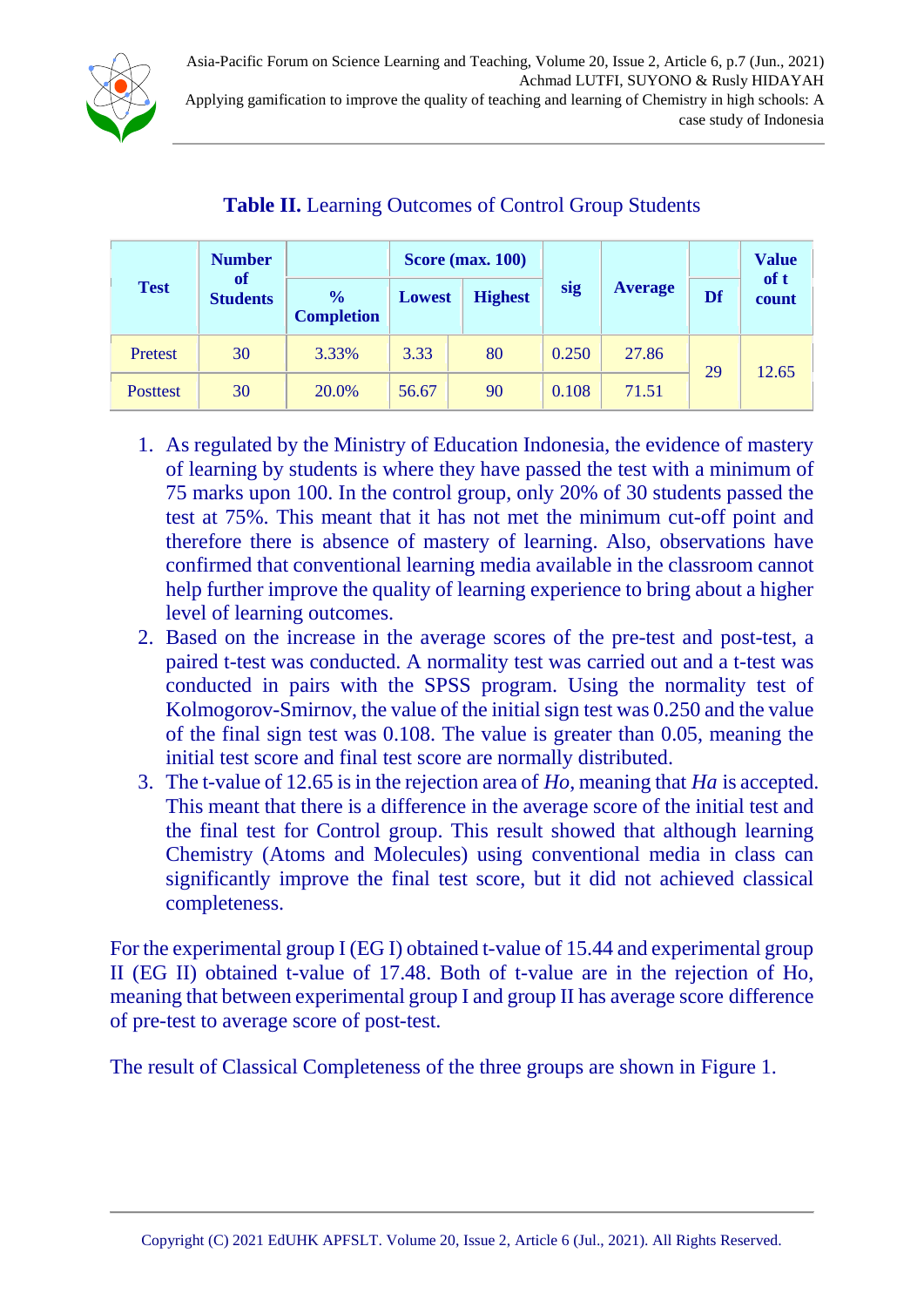Asia-Pacific Forum on Science Learning and Teaching, Volume 20, Issue 2, Article 6, p.8 (Jun., 2021) Achmad LUTFI, SUYONO & Rusly HIDAYAH Applying gamification to improve the quality of teaching and learning of Chemistry in high schools: A case study of Indonesia





#### **Figure 1.** Classical Completeness of control group, experimental group I (EG I), and experimental group II (EG II).

Based on figure 1, describe that control group has not reach classical completeness, while experimental group I and group II has passed the classical completeness.



### **Figure 2.** Score of pre-test and post-test in control group, experimental group I (EG I), and experimental group II (EG II).

Based on Figure 2, Shown that boh of experimental groups and control experimental are increased significance on pre-test score to post-test score. This result meanings is altough Chemical learning (Atoms and Molecules) using conventional media in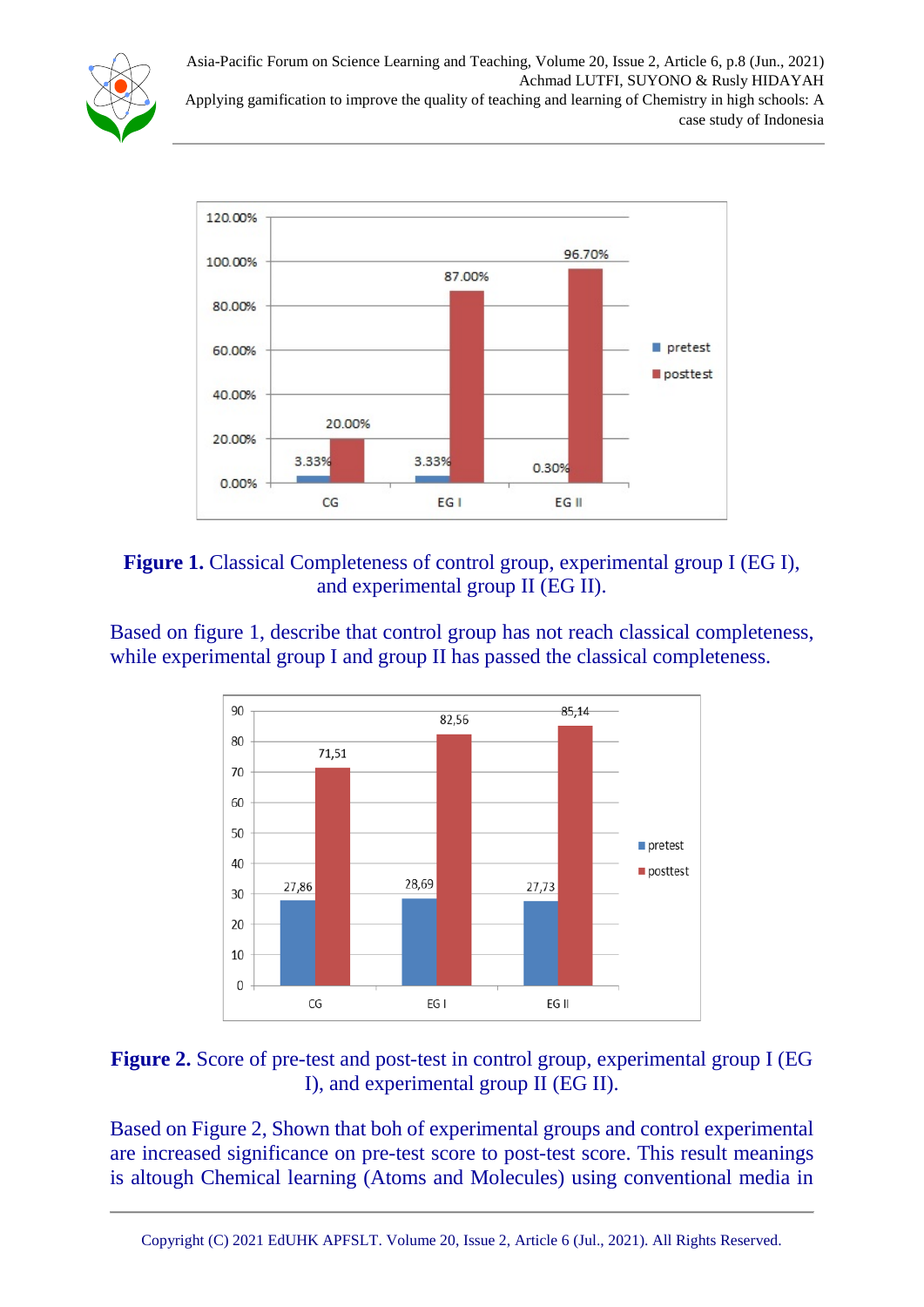

the class can increase post–test score significanly but it can't reach the classical completenss.

In experimental group I and experimental group II, the results of using computerassisted games as learning media area presented in Table III below.

| <b>Score</b>            | <b>Number of</b> | <b>Complete</b> |        | <b>Score (max. 100)</b> | sig   | <b>Average</b> | df | <b>Value</b><br><b>of</b> |
|-------------------------|------------------|-----------------|--------|-------------------------|-------|----------------|----|---------------------------|
|                         | <b>Students</b>  |                 | Lowest | <b>Highest</b>          |       |                |    | t value                   |
| Pretest EG I            | 31               | 3.3%            | 3.3    | 80                      | 0.121 | 28.69          | 30 | 15.440                    |
| Pretest EG I            | 31               | 87.0%           | 50     | 100                     | 0.097 | 82.56          |    |                           |
| Pretest EG II           | 31               | 0.3%            | 3.3    | 80                      | 0.252 | 27.725         |    |                           |
| <b>Posttest EG</b><br>П | 31               | 96.7%           | 70     | 100                     | 0.400 | 85.142         | 30 | 17.476                    |

**Table III.** Learning Outcomes of Student Experimental Group I & II

For the Experimental Groups I and II, the results revealed that the post-test score was 87% and 96.7%, it has passed the specified criteria of 80% for classical completeness. The price of normality test experimental group I using Kolmogrov-Smirnov on the pre-test score was 0.212 and the price of normality test on the post-test score is 0.097. Both are greater than 0.05, meaning that they are normally distributed.

To test the differences in the average score of the pre-test and the post-test in the experimental group I, the t test was paired with SPSS version 16. The normal distribution requirements were met and the following results were obtained.

Value of t is 15.44 and t table is 2.04, which means that t count is in the rejection area of Ho. This means Ha is accepted, meaning there is a significant difference between the average pretest and posttest scores in the experimental group I at a significance level of 5%.

The scores of student learning outcomes before and after learning, the experimental group II are presented in Table 3.

The value of the level of significance 5% is obtained in the pre-test is 0.252 and the post-test is 0.400. The value is greater than 0.05, meaning that the pre-test and posttest are normally distributed and can be paired with t-tests.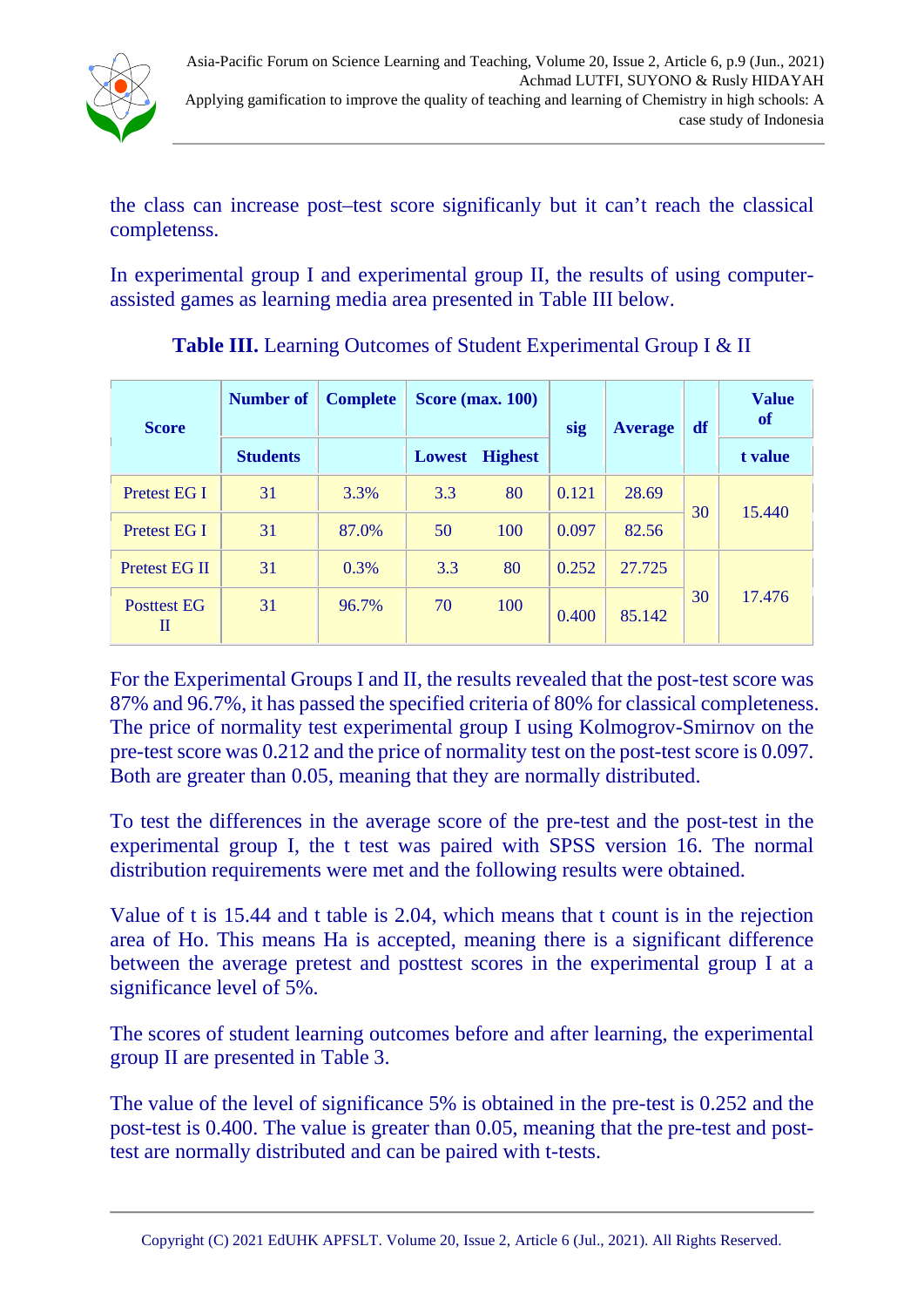

Value of t shows 17.476 in the rejection area Ho means Ha is accepted. This means that there is a significant difference between the average score of the initial test and the final test score. When examined, the student learning outcomes after learning shows that it has reached more than 80% completeness, so that it has fulfilled classical completeness.

The result of pre-test and post-test between control group and experimental groups are shown in Figure 3.



**Figure 3.** Score Control Group and Experimental Groups

Based on Figure 3, there is an increase in the average score of pre-test and the average score of post-test for the three groups. However, the increase was higher in the experiment groups.

Next, we compared the average score of the final control class with experimental groups I and II. As the final test score of the three groups has a normal distribution, it has fulfilled the requirement to conduct an independent t test.

| Group                         | df | t count | t table $(5%)$ | <b>Conclusion</b> |
|-------------------------------|----|---------|----------------|-------------------|
| Control vs experiment I       | 59 | 4.192   | 2.00           | Ho rejected       |
| Control vs experiment II      | 59 | 6.560   | 2.00           | Ho rejected       |
| Experiment I vs experiment II | 60 | 1.013   | 2.00           | Ho accepted       |

**Table IV.** Independent t Test Results Final Test Score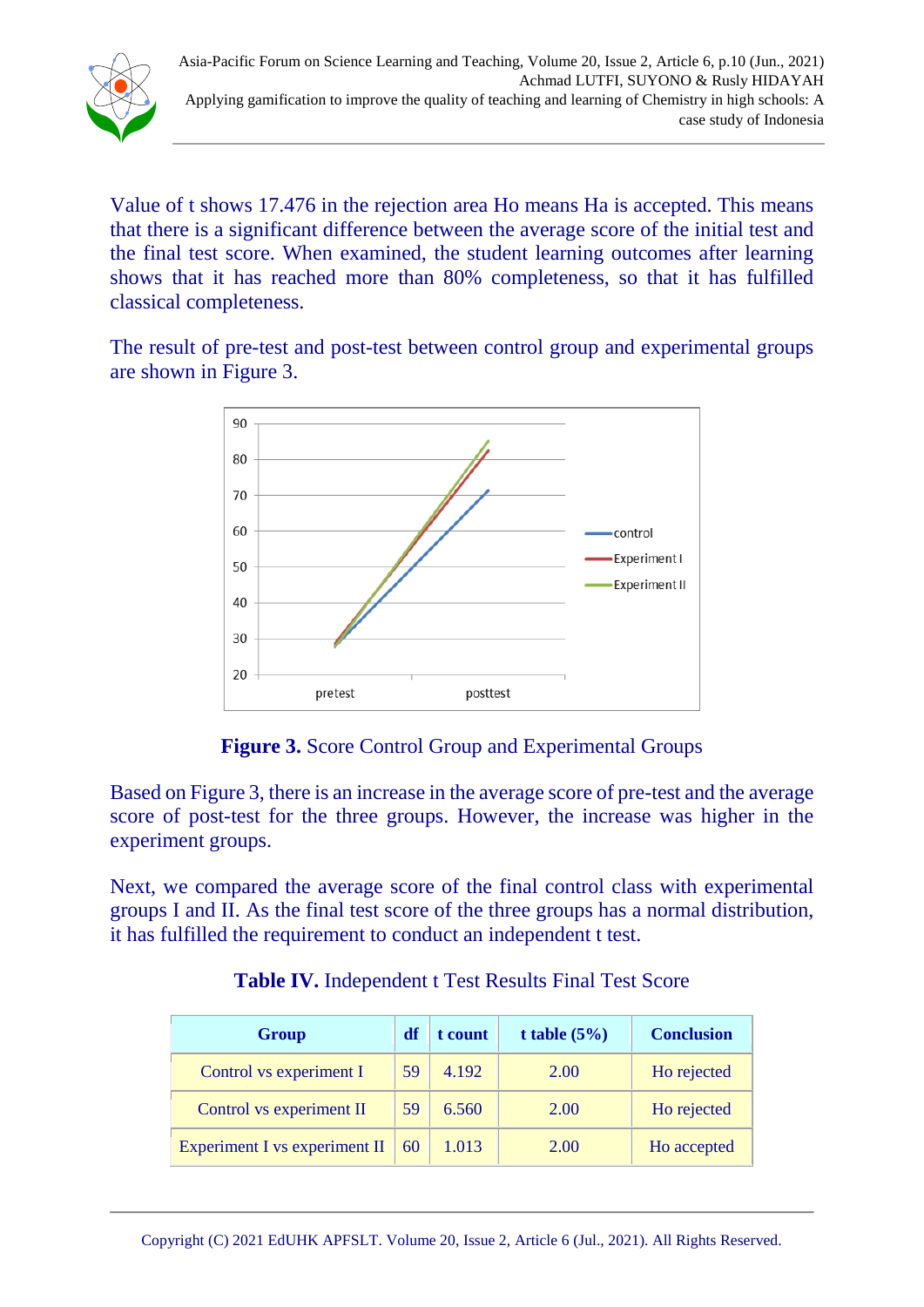

Table IV shows the post-test average score of the control group. The average posttest scores of experimental Group I and of experimental group II were significantly different from the average post-test score of the control group. However, the average post-test score between experimental group I and experimental group II did not have a significant difference. This meant that the experimental groups achieved better scores than the control group. The experimental groups also achieved classical completeness.

These results are consistent with the results of Cadavid and Corcho (2018), who studied chemistry learning using computer-propelled games. In their study, students obtain an average yield of 4.1 upon 5.0 (that is 82%). This result is aligned with the results of several studies which state that the computer games can improve learning outcomes (Aşıksoy, 2018, Bai et.al., 2020).

Gamification also has a positive effect on problem solving, achievement in learning (Lin et al., 2018). When used properly, games can be a useful tool in learning the concepts of science (Rachels & Rockinson-Szapkiw, 2018). Activities in the game provide more training in intelligence, through sound, images, linguistics, kinesthetic, interpersonal, and intrapersonal intelligence (Alsawaier, 2018). Likewise, the results study showed that there were significant differences in the scores of learning outcomes between the experimental group and the control group, where which classroom learning could engaged the students better in learning where success depended on how the game was used.

#### **Results of student responses to questionnaire**

The questionnaire statement consists of positive statements and negative statements. The results of the questionnaire about students' responses to chemistry learning by using computer-propelled games as learning media are presented in Table V. The lower the scores obtained, the more the indication that students increasingly disliked the activity.

| <b>Number</b> | <b>Statement</b>                                                               | <b>Score</b>  |
|---------------|--------------------------------------------------------------------------------|---------------|
|               | I feel that learning Chemistry with the media has become easier                | 15 (50.00%)   |
|               | After learning Chemistry with the media, I became more happy with<br>Chemistry | $10(33.33\%)$ |
|               | I want to study Chemistry again with the media                                 | 13 (43.33%)   |

|  |  |  |  | Table V. Results of Questionnaire of Control Group Students |
|--|--|--|--|-------------------------------------------------------------|
|--|--|--|--|-------------------------------------------------------------|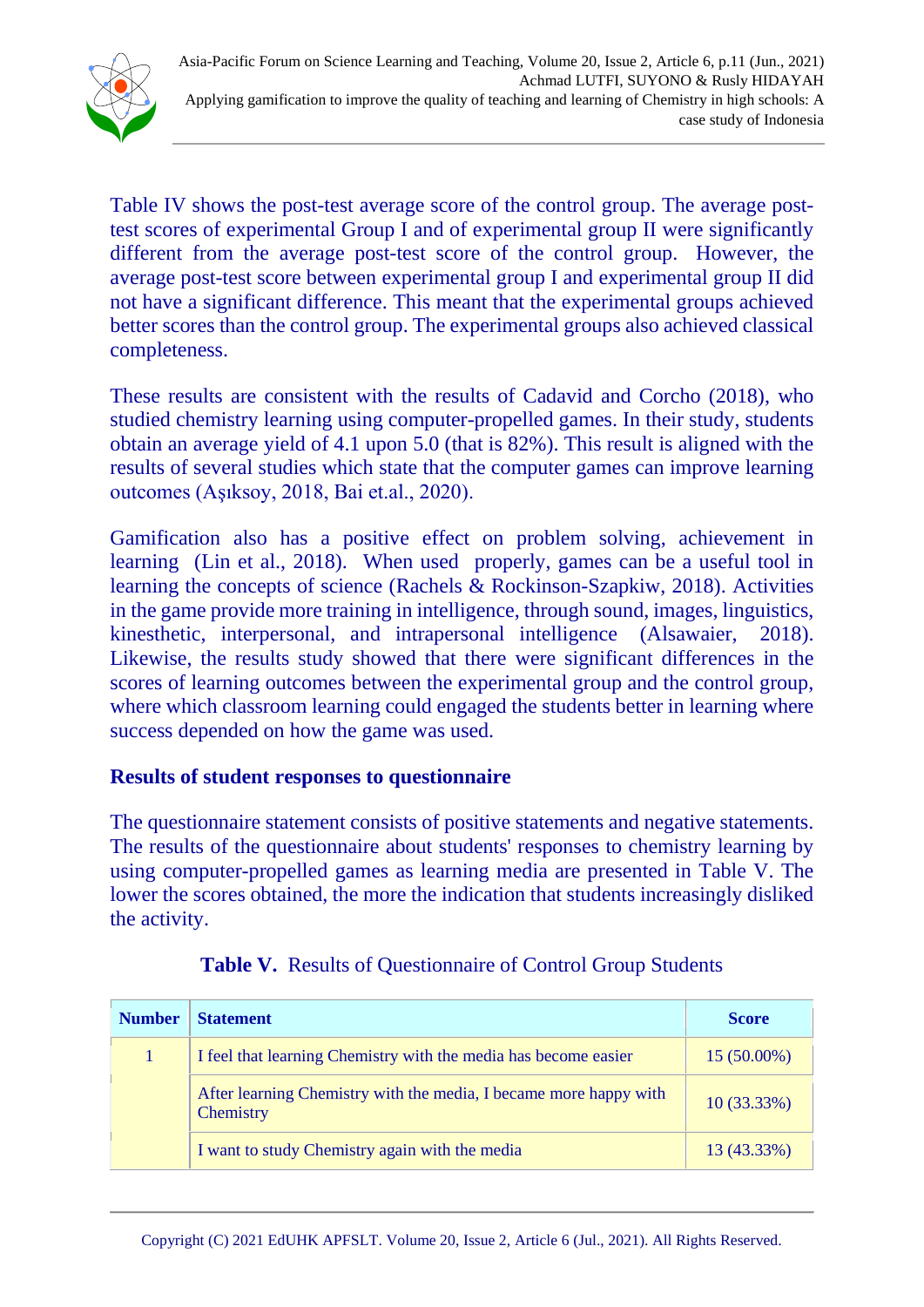

|      | If it's permissible, I want to bring the media home to study at home | 10 (33.33%)  |
|------|----------------------------------------------------------------------|--------------|
|      | I want to tell friends or parents about learning Chemistry.          | $8(26.70\%)$ |
| $2*$ | I felt that learning Chemistry was too long.                         | 7(23.33%)    |
|      | I feel that studying Chemistry with the media was boring.            | $6(20.00\%)$ |
|      | I want to study Chemistry with the media immediately stopped.        | 5(16.70%)    |

The score of the control group questionnaire obtained 5 to 15 upon 30 (that is respectively,16.70% to 50%), which indicated that the students did not give a positive response to the conventional learning that had taken place. The lower score (16.70%) indicated that the student's desire for learning chemistry tapered off. This meant that students do not like conventional learning with the media available in the class. The low scores indicated that students felt that the conventional learning is less interesting, the duration of the class was too long and hoped that the learning will stop soon.

The results of the student responses questionnaire on learning Chemistry (Atoms and Molecules) in the experimental groups I and II are presented in Table 6 below.

|                |                                                                                | <b>Score</b>                        |                              |  |  |
|----------------|--------------------------------------------------------------------------------|-------------------------------------|------------------------------|--|--|
| <b>Number</b>  | <b>Statement</b>                                                               | <b>Group</b><br><b>Experiment I</b> | <b>Group Experiment</b><br>н |  |  |
| $\overline{1}$ | I feel that learning Chemistry with the<br>media has become easier             | 30(96.7%)                           | 30 (93.75%)                  |  |  |
|                | After learning Chemistry with the media,<br>I became more happy with Chemistry | 29 (93.5%)                          | 30 (93.75%)                  |  |  |
|                | I want to study Chemistry again with the<br>media                              | 31<br>$(100\%)$                     | 32 (100%)                    |  |  |
|                | If it's permissible, I want to bring the<br>media home to study at home        | 30 (96.7%)                          | 29 (90.6%)                   |  |  |
|                | I want to tell friends or parents about<br>learning Chemistry.                 | 29 (93.5%)                          | 28 (87.5%)                   |  |  |
| $2*$           | I felt that learning Chemistry was too<br>long.                                | 31<br>$(100\%)$                     | 30 (93.75%)                  |  |  |

**Table VI.** Results of Student's Questionnaire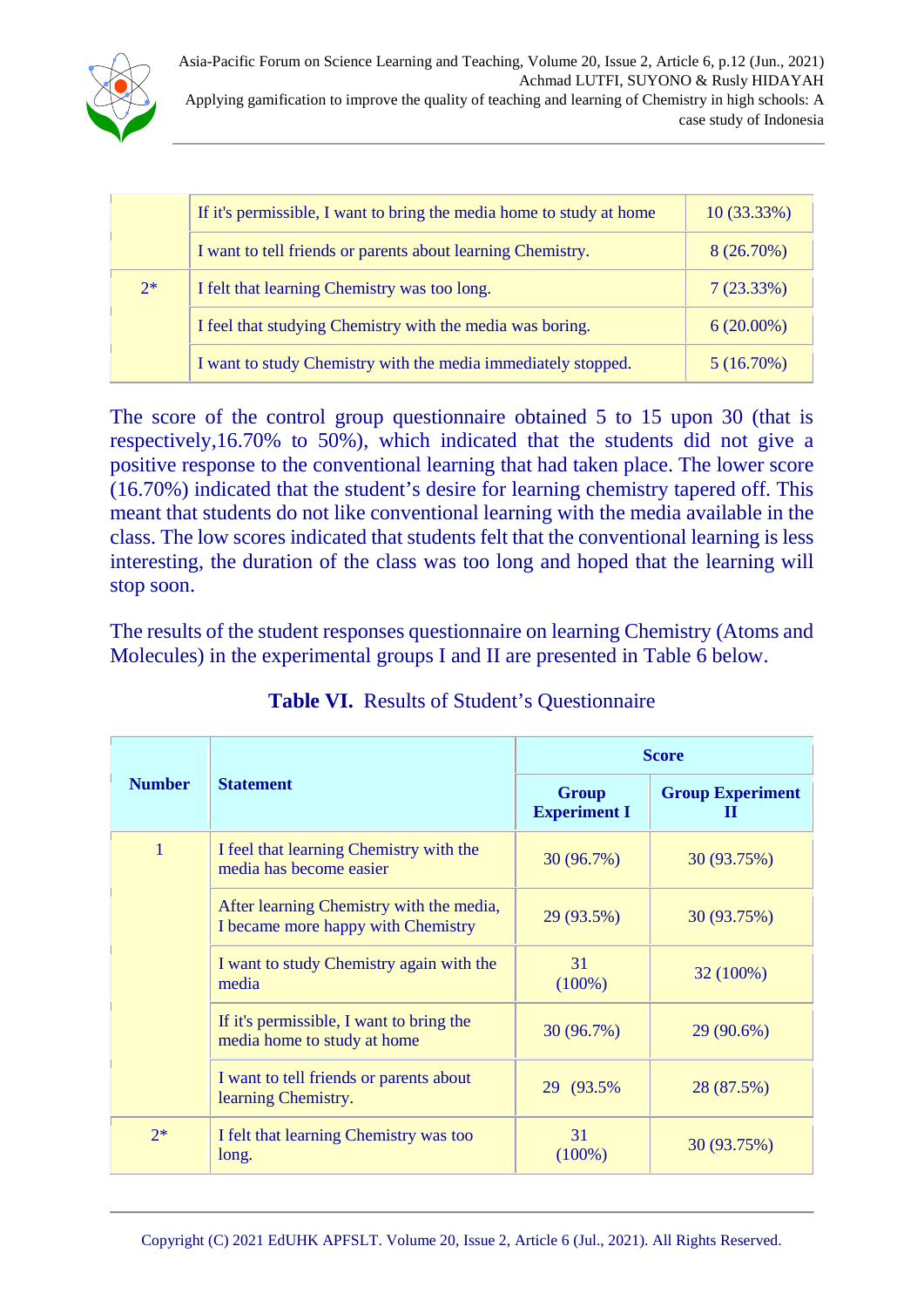

| I feel that studying Chemistry with the<br>media was boring.     | 30(96.7%)  | 30 (93.75%) |
|------------------------------------------------------------------|------------|-------------|
| I want to study Chemistry with the media<br>immediately stopped. | 30 (96.7%) | 31 (96.88%) |

In the experimental group I, the lowest score was 93.5% and was above the minimum threshold of 75%, while the highest score was 100%. The results of the student questionnaire showed that learning using gamification has set a positive fulfilling response. In the experimental group II, the responses to the questionnaire revealed that students gave a positive reply to agreeing to the use of the computer games as a learning medium. This was reflected by a score between 87.5% to 100%.

The results of the questionnaire showed students studying Chemistry (Atoms and Molecules) had a richer learning experience that was facilitated by computer-assisted games as learning media, which added learning skills and made learning Chemistry interesting. Therefore, students felt they wanted to engage deeper into the subject by using computer-based games.

In summary, the results showed that gamification creates excitement in the classroom learning. This is in accordance with the opinion of Huang et al. (2018) about the use of games as a learning medium. The excitement is described as the rise of interest in full involvement, and the creation of meaning, understanding or mastery of matter, and create happy values for the learner.

### **Discussions**

Computerized gaming integrated with student learning experiences can have a positive impact on learning motivation, providing a richer learning experience, and maintain learning motivation (Aşıksoy, 2018). Also, errors made in the game allow students to reflect and reuse play strategies to improve knowledge, which motivates them to try again (Baptista & Oliveira, 2019).

The results of the research are consistent with the results of several pieces of previous studies, that games in the classroom can be ascertained that students are more enthusiastic about learning and can provide learning motivation (Aşıksoy, 2018). The game can significantly increase the motivation of students to learn (Papp, 2017). The results of other studies state that the game can increase motivation and student learning enthusiasm in the learning process so that the learning process becomes more enjoyable (Alsawaier, 2018). The game can also attract and entertain players at the same time. When students are familiar with playing the game, students are eager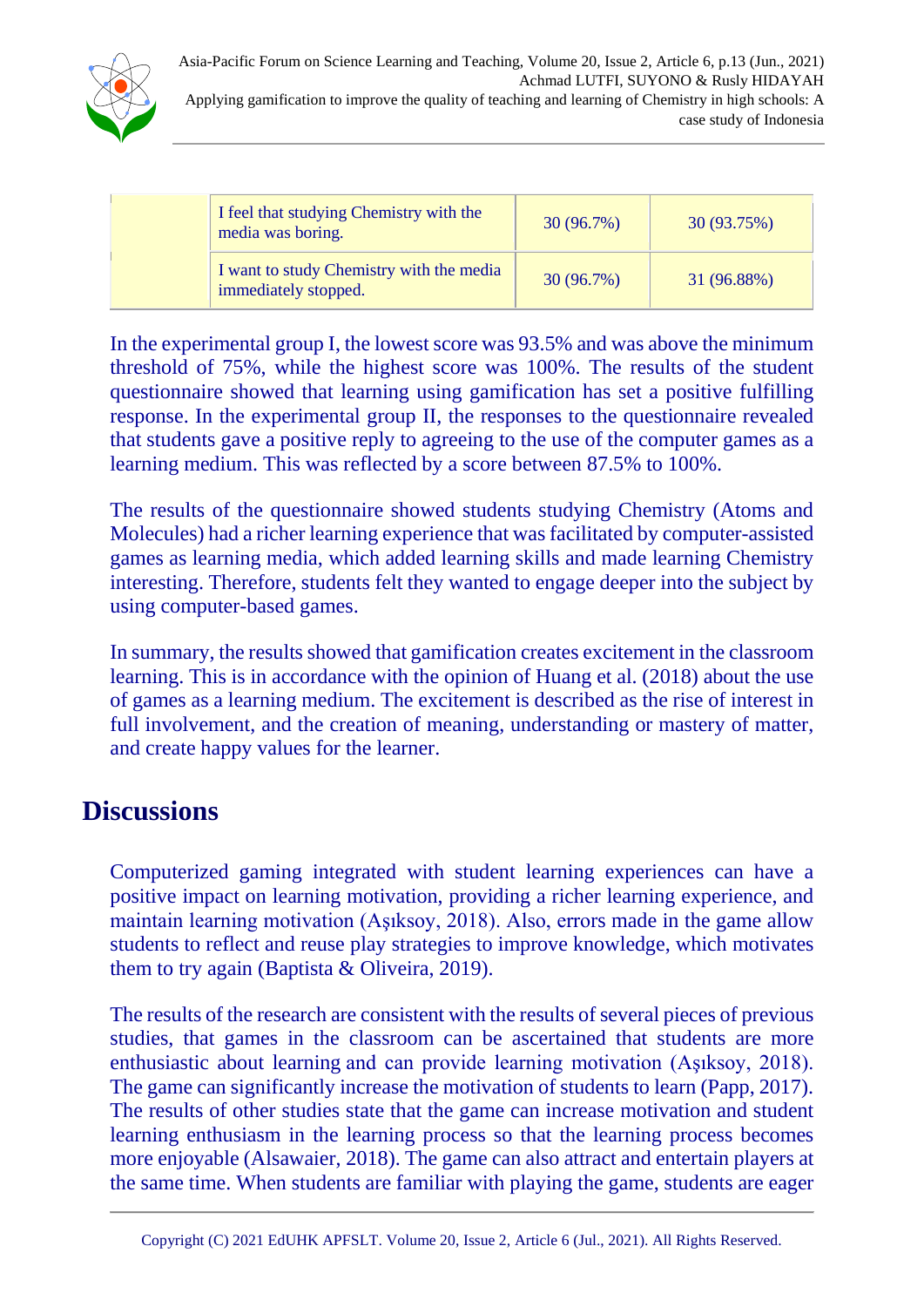

to complete (Chung & Khe, 2020). Educators are looking for games to complement classroom learning, while game developers make games for learning media. All parties need to be involved to enable emotional and child development in games development for the learning purpose (Çakıroğlu et al, 2017). Most boys and girls overcome boredom or fatigue by playing games that reaches all levels of emotions and fatigue (Aşıksoy, 2018).

Students who learn with computer-assisted games can show better visual, psychomotor, and affective abilities (Sanchez et al., 2020), while other studies that obtain results from students studying with simulation games can better master abstract and conceptual knowledge related to electromagnetism (Dichev & Dicheva, 2017). This shows a good game for science learning.

According to Papp (2017), the computer game has fulfilled the requirements as a learning medium that can create an effective learning environment. The results above also show that the game that has been developed has succeeded in creating active students and motivates students to continue learning. Learning with computerpropelled games as learning media allows students to build knowledge from ambiguous, trial and error which becomes new knowledge (Bai et al., 2020). This is consistent with Piaget's fundamental insight that individuals construct their own understanding; learning is a constructive process. Vygotsky believed that cultural tools including computers played a very important role in cognitive development. Constructivism argues that students can construct or construct their knowledge with active processes of students and utilize learning resources in a variety of ways, and provide opportunities for students to collaborate (Huang  $\&$  Hew, 2018), these activities are in computer-assisted games.

Learning by using games as learning media can be used to provide a rich learning environment to help learners build higher level knowledge and skills through ambiguous, challenging, and opportunities (Sanchez et al., 2020). During play, students engage in high-level cognitive activities to encourage attention, activity and retention by trial and error (Bai et al., 2020).

The game developed provides students with easy learning and makes the learning easy to understand, learn, and understand; provide student attractiveness both appearance, color choice, and content; having benefits means that the game contains benefits for understanding the material; and has a match with student learning needs ( Jagušt, et al., 2018).

It would be compelling to undertake research for subjects other than Chemistry, especially subjects that do not require demonstrations of experiments such as Literature, Languages or Critical Thinking.

Copyright (C) 2021 EdUHK [APFSLT.](http://www.eduhk.hk/apfslt) Volume 20, Issue 2, Article 6 (Jul., 2021). All Rights Reserved.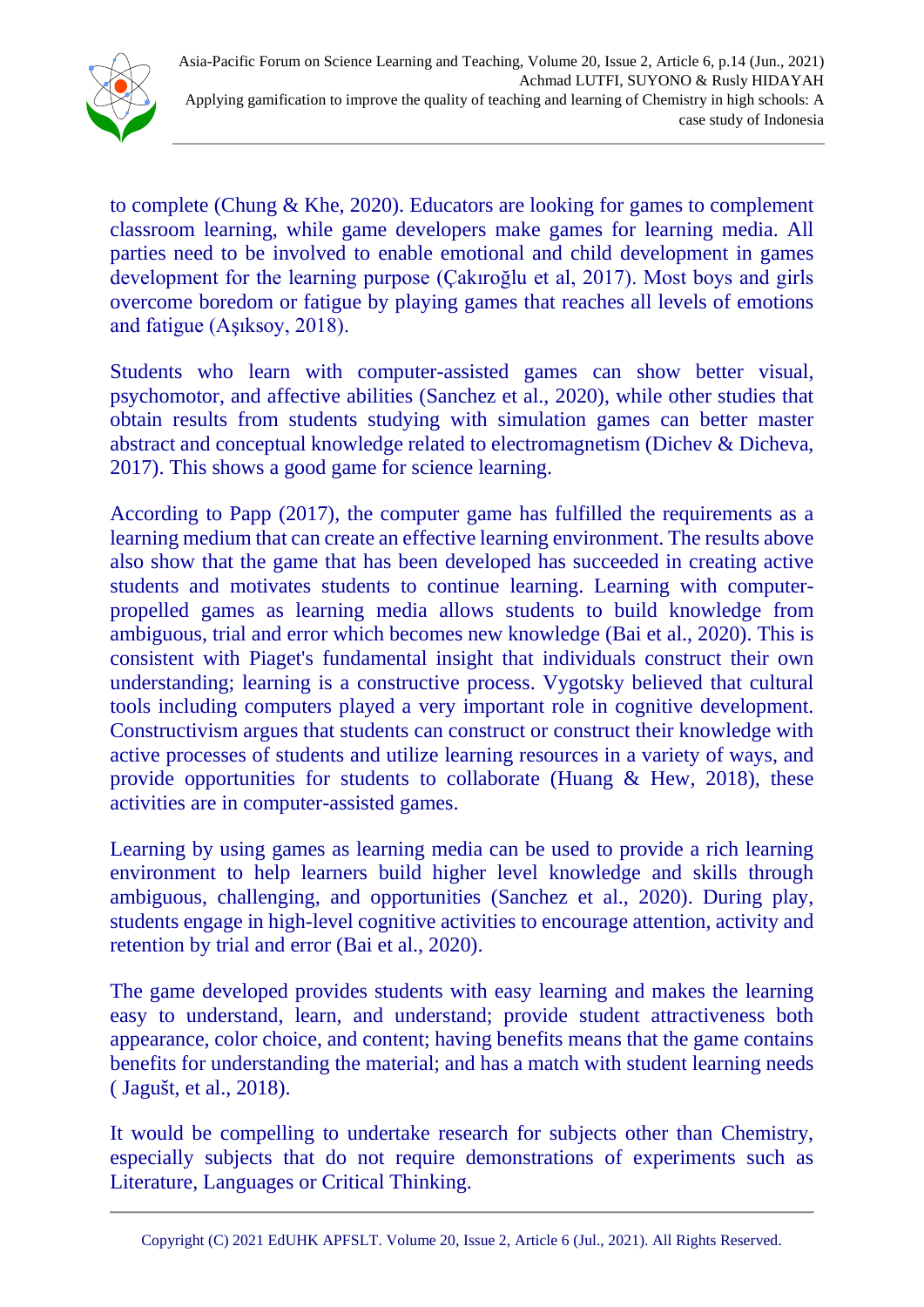

Future research could also be conducted to determine whether student learning experience and student behavior can be improved by embedding gamification to teaching and learning.

## **Conclusions**

Based on the research and discussion, it can be concluded that the use of computerassisted as a learning media for Chemistry can be beneficial to improved learning outcomes through better student engagement and creating a motivating environment. The following attest to the conclusion:

- 1. Student activities during learning with games as learning media is a better reflection of student-centered learning.
- 2. Student learning outcomes, where the experimental group achieved mastery of the subject taught based on post-test score, and was significantly better than the control group.
- 3. The response of students in the experimental group gave a positive response to the use of the game as a learning media for Chemistry and expressed a higher level of student engagement.
- 4. The use of computer-propelled games as a learning media for Chemistry can complement teaching or act as an alternative mode of teaching while retaining the student-centered learning approach.
- 5. Gamification helps to achieve a mastery of learning outcomes, where teachers can design games into their teaching to improve students' learning experience in Chemistry, and create an environment of education with entertainment.

### **References**

- Alsawaier, R.S. (2018). The effect of gamification on motivation and engagement. *International Journal of Information and Learning Technology*, Vol. 35 No. 1, pp. 56-79. <https://doi.org/10.1108/IJILT-02-2017-0009>
- Aşıksoy, G. (2018). The effects of the gamified flipped classroom environment (GFCE) on students' motivation, learning achievements and perception in a physics course. *Quality and Quantity*, 52(1), 129–145.
- Bai, S., Hew, K.F., Huang, B. (2020). Does gamification improve student learning outcome? vidence from a meta-analysis and synthesis of qualitative data in educational contexts, *Educational Research Review*, *30*, 100322, ISSN 1747-938X. [https://doi.org/10.1016/j.edurev.2020.100322.](https://doi.org/10.1016/j.edurev.2020.100322)
- Baptista, G., & Oliveira, T. (2019). Gamification and serious games: A literature meta-analysis and integrative model. *Computers in Human Behavior*, 92, 306– 315. [https://doi.org/10.1016/j.chb.2018.11.030.](https://doi.org/10.1016/j.chb.2018.11.030)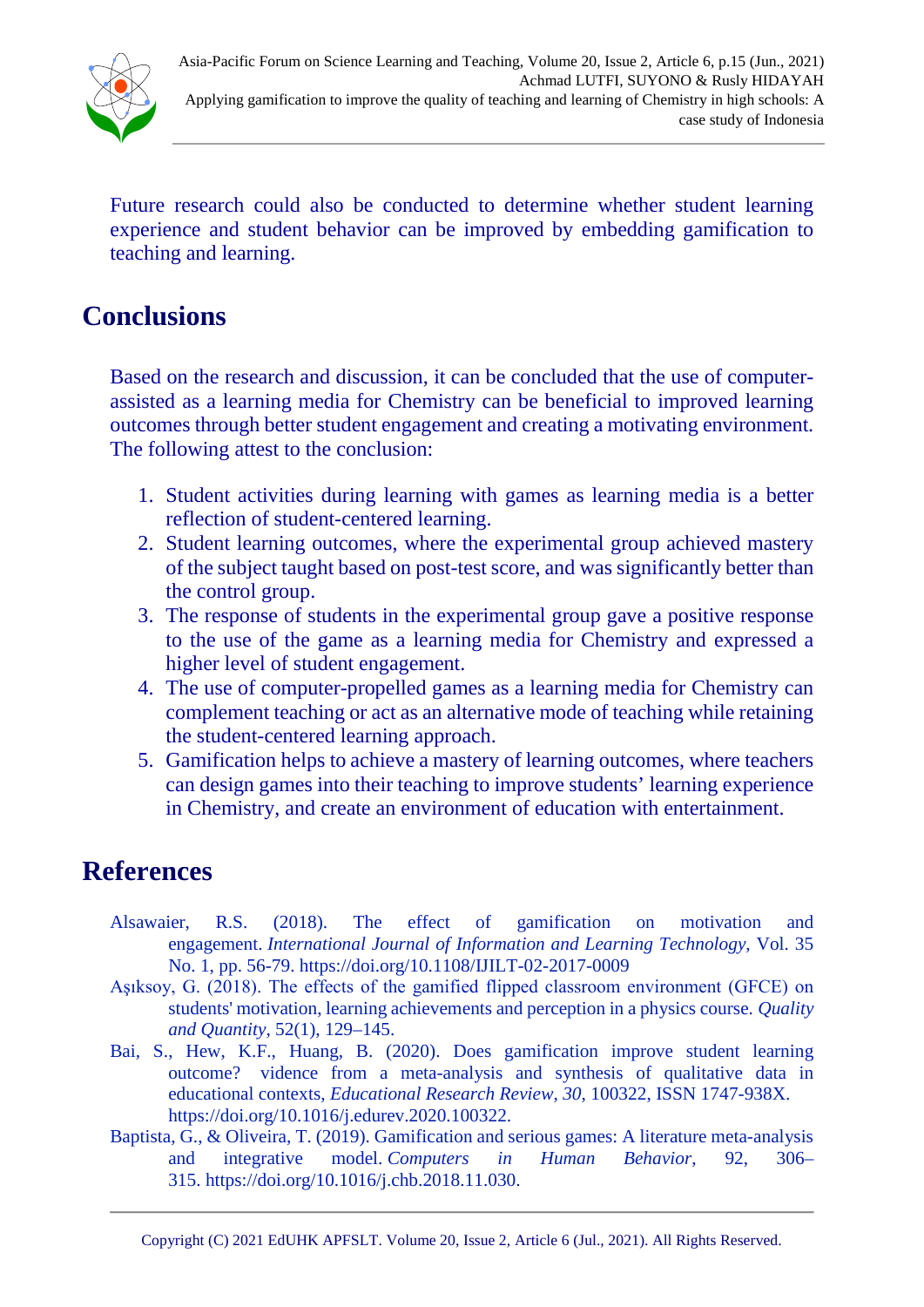- Cadavid, J.n. M., & Corcho, A.s. F. P. (2018). Competitive programming and gamification as strategy to engage students in computer science courses. *Revista ESPACIOS, 39*(35), 11.
- Çakıroğlu, Ü., Başıbüyük, B., Güler, M., Atabay, M., & Yılmaz Memiş, B. (2017). Gamifying an ICT course: Influences on engagement and academic performance. *Computers in Human Behavior*, *69*, 98–107. [https://doi.org/10.1016/j.chb.2016.12.018.](https://doi.org/10.1016/j.chb.2016.12.018)
- Chung Kwan Lo & Khe Foon Hew. (2020). A comparison of flipped learning with gamification, traditional learning, and online independent study: the effects on students' mathematics achievement and cognitive engagement. *Interactive Learning Environments, 28*(4), 464-481. DOI: [10.1080/10494820.2018.1541910](https://doi.org/10.1080/10494820.2018.1541910)
- Dichev, C., & Dicheva, D. (2017). Gamifying education: What is known, what is believed and what remains uncertain: A critical review. *International Journal of Educational Technology in Higher Education*, *14*(36), [https://doi.org/10.1186/s41239-017-0042-5.](https://doi.org/10.1186/s41239-017-0042-5)
- Gafni, R., Achituv, D. B., Eidelman, S., & Chatsky, T. (2018). The effects of gamification elements in e-learning platforms. *Online Journal of Applied Knowledge Management, 6*(2), 37–53.
- Huang, B., & Hew, K. F. (2018). Implementing a theory-driven gamification model in higher education flipped courses: Effects on out-of-class activity completion and quality of artifacts*. Computers & Education*, *125*, 254– 272. [https://doi.org/10.1016/j.compedu.2018.06.018.](https://doi.org/10.1016/j.compedu.2018.06.018)
- Huang, B., Hew, K. F., & Lo, C. K. (2018). Investigating the effects of gamification-enhanced flipped learning on undergraduate students' behavioral and cognitive engagement. *Interactive Learning Environments*, 1– 21. [https://doi.org/10.1080/10494820.2018.1495653.](https://doi.org/10.1080/10494820.2018.1495653)
- Jagušt, T., Botički, I., & So, H.-J. (2018). Examining competitive, collaborative and adaptive gamification in young learners' math learning. *Computers & Education*, *125*, 444–457.
- Lin, D. T. A., Ganapathy, M., & Kaur, M. (2018). Kahoot! It: Gamification in higher education. *Pertanika Journal of Social Science and Humanities*, *26*(1), 565–582.
- Lutfi, A., Suyono, Erman, and Hidayah, R. (2019). Edutainment with computer game as a chemistry learning Media. *JPP (Jurnal Penelitian Pendidikan Sains)*, *8*(2), Mei 2019. P 1684-1689. <https://doi.org/10.26740/jpfa>
- Papp, T. A. (2017). Gamification effects on motivation and learning: Application to primary and college students. *International Journal for Cross-Disciplinary Subjects in Education*, *8*(3), 3199–3201.
- Parra-González, M. E., López Belmonte, J., Segura-Robles, A., & Fuentes Cabrera, A. (2020). Active and Emerging Methodologies for Ubiquitous Education: Potentials of Flipped Learning and Gamification. *Sustainability*, *12*(2), 602. doi:10.3390/su12020602
- Rachels, J. R., & Rockinson-Szapkiw, A. J. (2018). The effects of a mobile gamification app on elementary students' Spanish achievement and self-efficacy. *Computer Assisted Language Learning*, *31*(1), 72–89.

Sánchez-Mena, A., & Martí-Parreño, J. (2017). Drivers and Barriers to Adopting Gamification: Teachers' Perspectives. *The Electronic Journal of e-Learning*, *15*(5), 434-443.

Sanchez, DR., Langer, M., Kaur, R. (2020). Gamification in the classroom: Examining the impact of gamified quizzes on student learning. *Computers & Education*, *144*, 103666, ISSN 0360-1315, [https://doi.org/10.1016/j.compedu.2019.103666.](https://doi.org/10.1016/j.compedu.2019.103666)